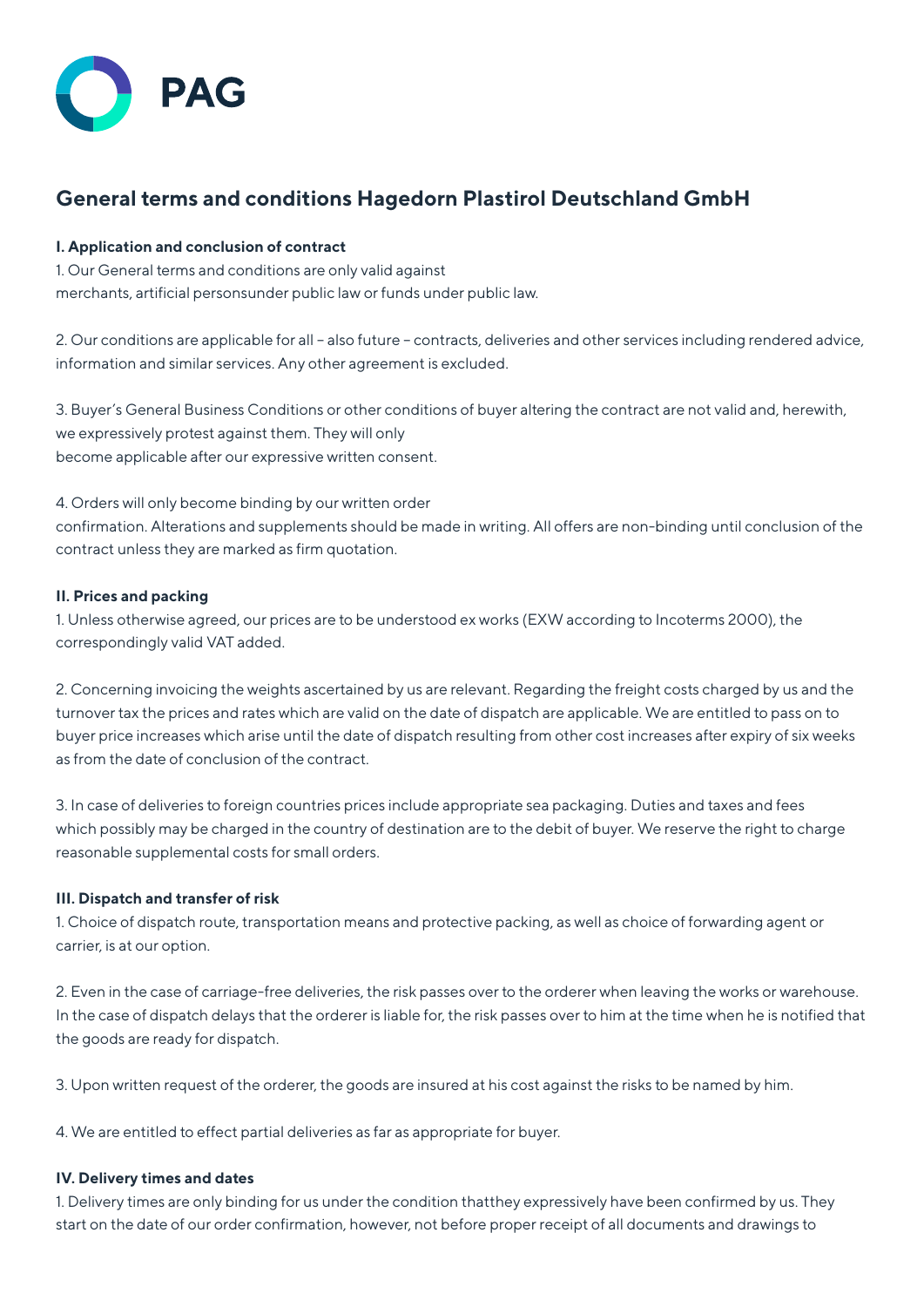be delivered by buyer, required approvals and releases as well as compliance with agreed payment conditions. Our deliveries are subject to ourselves being supplied completely and in due time.

2. In case a delivery time which was agreed upon is not being kept due to our fault, after expiry of a reasonable additional period, buyer has the right to withdraw from the contract. In case of exceeding the delivery time with parts of our service buyer is entitled to withdraw from the entire contract if the partial fulfillment of the contract is not of any interest to him. In case we are in delay when exceeding a delivery time buyer is also entitled to claim for compensation of the damage due to the delay. The indemnity is limited to 5 % of the price agreed upon for that part of the entire delivery which, due to the delay, cannot be delivered in due time or in accordance with the contract. Indemnity claims of buyer exceeding the aforesaid concerning all cases of delayed delivery are excluded unless we are conclusively liable due to purpose or negligence.

3. Acts of God or other circumstances which are beyond our responsibility and which essentially aggravate or make impossible to us the delivery, such as strikes or lock-outs in our industry, shortage of raw material or energy or mobilization, war, riots, notwithstanding whether these circumstances occur with us, a pre-supplier or a subsupplier, will entitle us to extend the delivery time for the period of

the obstruction or to withdraw from the contract entirely or partly for that part of the contract which has still not been fulfilled. Also buyer can withdraw from the contract as far as its execution becomes inappropriate for him. We will inform the buyer about each case of unavailability of service and in case of withdrawal immediately willreimburse considerations which already have been made by buyer.

## **V. Payment conditions**

1. All payments are to be made in Euro and exclusively to us unless otherwise agreed upon in writing.

2. Unless otherwise agreed upon our invoices are payable within 14 days with 2 % discount and within 30 days without any discount after date of invoice. Discount provides settlement of all formerly due and undisputed invoices. Discount is not granted for payments by bill of exchange.

3. In case of default in payment of buyer we are entitled to charge interests of 8 % above the valid basis interest rate of the European Central Bank. We reserve the right to claim for further delay damages.

4. In case of buyer's default in payment we are also entitled to effect pending deliveries only against advance payment and, after ineffective request for payment cash on delivery or for security, after expiry of a reasonable additional time granted by us are entitled to withdraw from the contract and to claim for compensation due to breach of duty.

5. Buyer can only compensate those claims which are undisputed or have been legally established.

## **VI. Property reservation**

1. The objects of the deliveries (reserve goods) remain our property until settlement of all claims against buyer in our favour which result from the business relation. In case of current invoices security purpose of the property reservation comprises also the ascertained balance.

2. During the existence of the property reservation buyer fiduciarily keeps the reserve goods for us. He is obliged to keep them in separation from his and third party's property, to duely store, secure and insure them and to mark them as our property. For this period he is not allowed to pledge or to pledge as security the reserve goods and he is only permitted to sell them during the usual course of

business and only under the condition that buyer receives the payment from his customer or agrees upon the reservation that the property is only transferred to his customer after the latter completely has fulfilled his payment obligations.

3. In case buyer sells the reserve goods, already now, he assigns to us his future claims which result from the sale against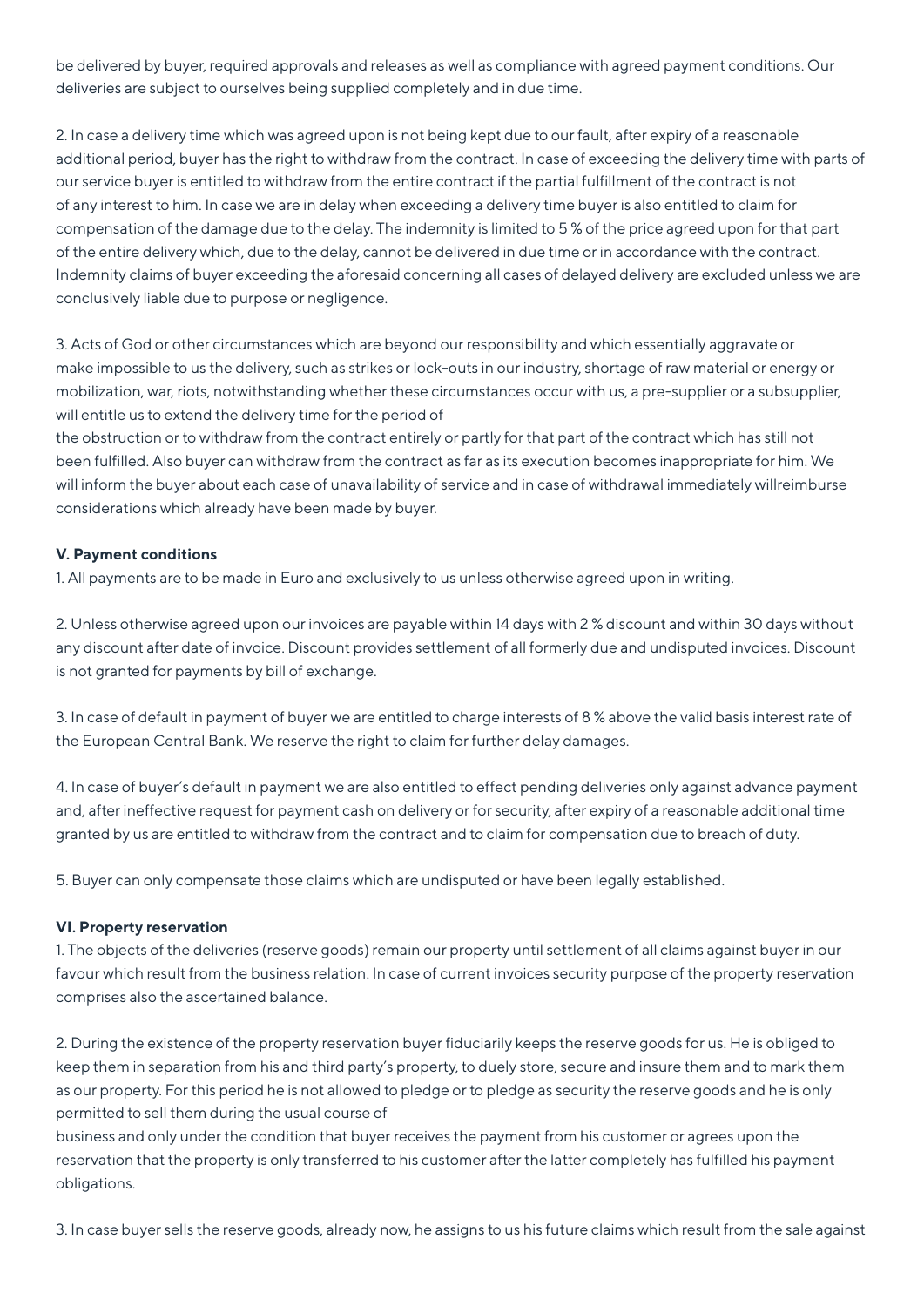his customers with all covenant rights – including possible balance claims from General terms and conditions current account – for security purposes. Should the reserve goods be sold together with other items without having agreed upon an individual price for the reserve goods the buyer assigns to us with prior rank before the remaining claims that part of the total claim which corresponds to the price of the reserve goods charged by us. Any payment which buyer receives for the reserve goods has to be kept for us fiduciarily and separately from his own and third parties' property during the period of the property reservation.

4. Buyer is allowed to manufacture, to combine with other objects or to modify the reserve goods. The manufacture, modification or combination is effected for us. Buyer stores the new item for us with the care of an ordinary merchant. The manufactured, modified or combined item is considered as reserve goods.

5. In case of manufacture, modification or combination with other objects not belonging to us we are entitled to joint ownership of the new item for the amount of the share which results from the ratio of the value of the manufactured, modified or combined reserve goods compared with the value of the other manufactured goods at the time of manufacture, modification or combination. In case buyer acquires sole ownership of the new object buyer grants to us joint ownership of the newly created object in the ratio of the value of the manufactured, modified or combined reserve goods compared with the other manufactured, modified or combined goods at the time of manufacture, modification or combination.

6. In case of a sale of the new object buyer assigns to us his claims resulting from the sale against his customers with all covenant rights

– including possible balance claims from current account – for security purposes. However, the assignment is only valid for the amount which corresponds to the value charged by us for the manufactured, modified or combined reserve goods. The part of claim assigned to us is to be settled with priority.

7. In case of combination of the reserve goods by buyer with premises or moveables buyer assigns to us his claims to which he is entitled as renumeration for the combination with all covenant rights - including possible balance claims from current account – for security purposes for the amount of the ratio of the value of the combined reserve goods compared with the other combined goods at the time of combination.

8. As far as the value of all security rights in our favour exceed by more than 20% the amount of all secured claims we will release on buyer's request a corresponding part of the security rights.

9. Until our recall buyer is entitled to collect the assigned claims which result from the sale or combination. We are entitled to recall buyer's permission for collection in case of important reason, especially in case of payment default, payment stop, opening of an insolvency procedure, protest of a bill or in case similar justified evidences do exist which give reason to assume buyer's insolvency. Moreover, in such cases we are entitled to disclose the security assingment, to exploit the assigned claims as well as to request disclosure of the security assignment by buyer. Buyer is obliged to give us the information and to hand on the documents which are required for assertion of our rights resulting from the assignment.

10. Buyer has to notify us immediately about levy, seizure or other dispositions or intervention by third parties.

11. In case of buyer's culpable infringement against essential contract duties, especially in case of default in payment, after expiry of a reasonable additional time, we are entitled to take back the reserve goods. Buyer is obliged to return. The return resp. enforcement of the property reservation or destraint of the reserve goods by us is not a withdrawal from the contract unless we expressively have declared so. After prior threatening, we are entitled to exploit the reserve goods taken back and, under deduction of open

demands, to meet our claims from the resulting returns.